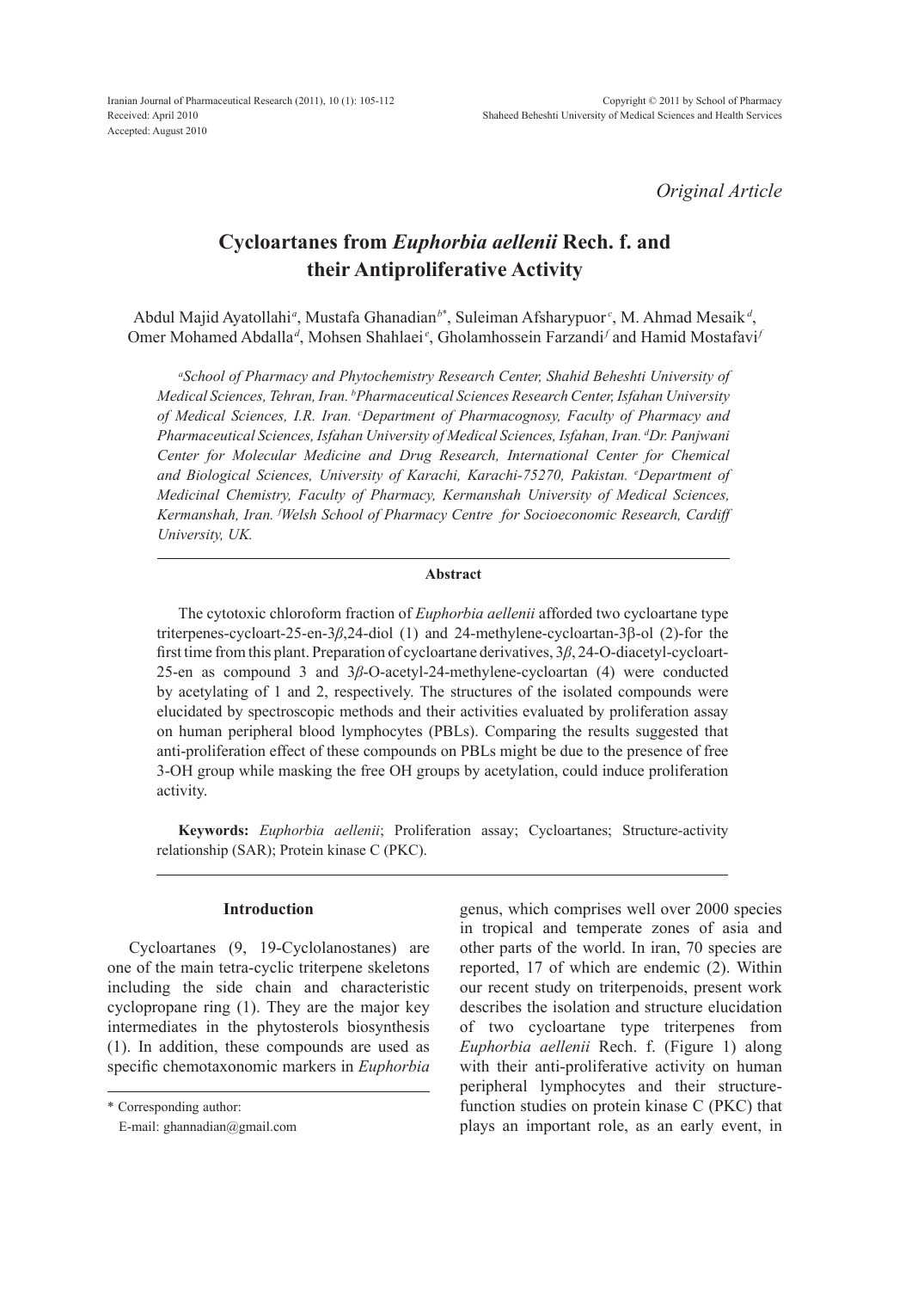

Figure 1. Cycloartanes from *E. aellennii* and their acetylated derivatives (1-4).

T-cell activation (3).

### **Experimental**

## *General*

Column chromatographies (CC) were run by silica gel 63-200 μm, LiChroprep® Si 60 (25- $40 \mu m$ ) and RP-18 (40-63 μm, Merck). The size exclusion chromatography (SEC) was rendered on sephadex (LH-20, Sigma-Aldrich) and recycling preparative HPLC on LC-908 (Hitachi Company, Japan), equipped with YMC Pack-Sil column (250\*20 mm i.d). The NMR spectra were recorded on Bruker AV-300 (<sup>1</sup>H), AV- 600 (13C) and HR-ESI-MS on Waters Q-TOF Micro YA019 mass spectrometer.

### *Plant material*

The aerial flowering parts of *Euphorbia aellenii* Rich. F. (euphorbiaceae) were collected from populations growing in Galil-e-Shirvan (Iran) and identified by Dr. Yasamin Naseh, herbaceous sciences research center at ferdowsi university of mashhad. A herbarium specimen No. 2024 is preserved in the herbarium of the faculty of pharmacy, isfahan university of medical sciences (Iran).

## *Isolation of cycloartanes*

The air-dried powdered plant (7 Kg) was macerated for four days with MeOH (20 L $\times$ 3), at room temperature. Filtration and *in-vacu*o

evaporation resulted in a green gum (500 g), which was partitioned between methanol and *n*-hexane. The defatted methanolic extract was concentrated, dissolved in water, and extracted sequentially with chloroform, ethyl acetate, Column chromatographies (CC) were run by  $n$ -butanol, and water. The resulted fractions (Fr.1 -Fr.4 ) were compared *in-vitro* for cytotoxic activity (4), showing LD<sub>50</sub> value of 177.06 (40-63 μm, Merck). The size activity (4), showing LD<sub>50</sub> value of 177.06 exclusion chromatography (SEC) was rendered  $(96.90-255.61)$  and  $770.66$   $(670.06 -916.40)$  $\mu$ g mL<sup>-1</sup> for Fr.<sub>1</sub> and Fr.<sub>2</sub>, respectively while Therefore,  $\frac{1}{20}$ ,  $\frac{1}{20}$ ,  $\frac{1}{20}$ ,  $\frac{1}{20}$ ,  $\frac{1}{20}$ ,  $\frac{1}{20}$ ,  $\frac{1}{20}$ ,  $\frac{1}{20}$ ,  $\frac{1}{20}$ ,  $\frac{1}{20}$ ,  $\frac{1}{20}$ ,  $\frac{1}{20}$ ,  $\frac{1}{20}$ ,  $\frac{1}{20}$ ,  $\frac{1}{20}$ ,  $\frac{1}{20}$ ,  $\frac{1}{20}$ ,  $\frac{1}{$ MC Pack- non-cytotoxic. The most active fraction  $(\text{Fr}_{1}, \text{Fr}_{2})$ 240 g) was subjected to silica gel column, using Hexane/CHCl<sub>3</sub> (0→100), to render several fractions (Fr. $_{1a}$ -Fr. $_{1f}$ ). Then, Fr. $_{1b}$  was eluted with Hexan/CHCl3 1:1 and chromatographed on silica gel (Hexane/EtOAc,  $0 \rightarrow 50$ ) to come up with ten subfractions. Finally, 1 g of the fraction was eluted with Hexane/EtOAc 9:1, purified on recycling HPLC (Hexane/EtOAc 6:4, 4.0 mL/min), and consequently yielded two pure compounds:  $1 (20 mg, t<sub>p</sub> 200 min)$  and  $2 (10 mg,$  $t_{R}$  220 min).

## *Preparation of cycloartane derivatives*

A mixture of cycloartane type compound (10 mg), acetic anhydride (1 mL) and pyridine (0.5 mL) were stirred at room temperature for three days. The final point of reaction was controlled by TLC and the reaction mixture was poured over ice to decompose the remaining acetic anhydride. Thereafter, suspension was extracted twice with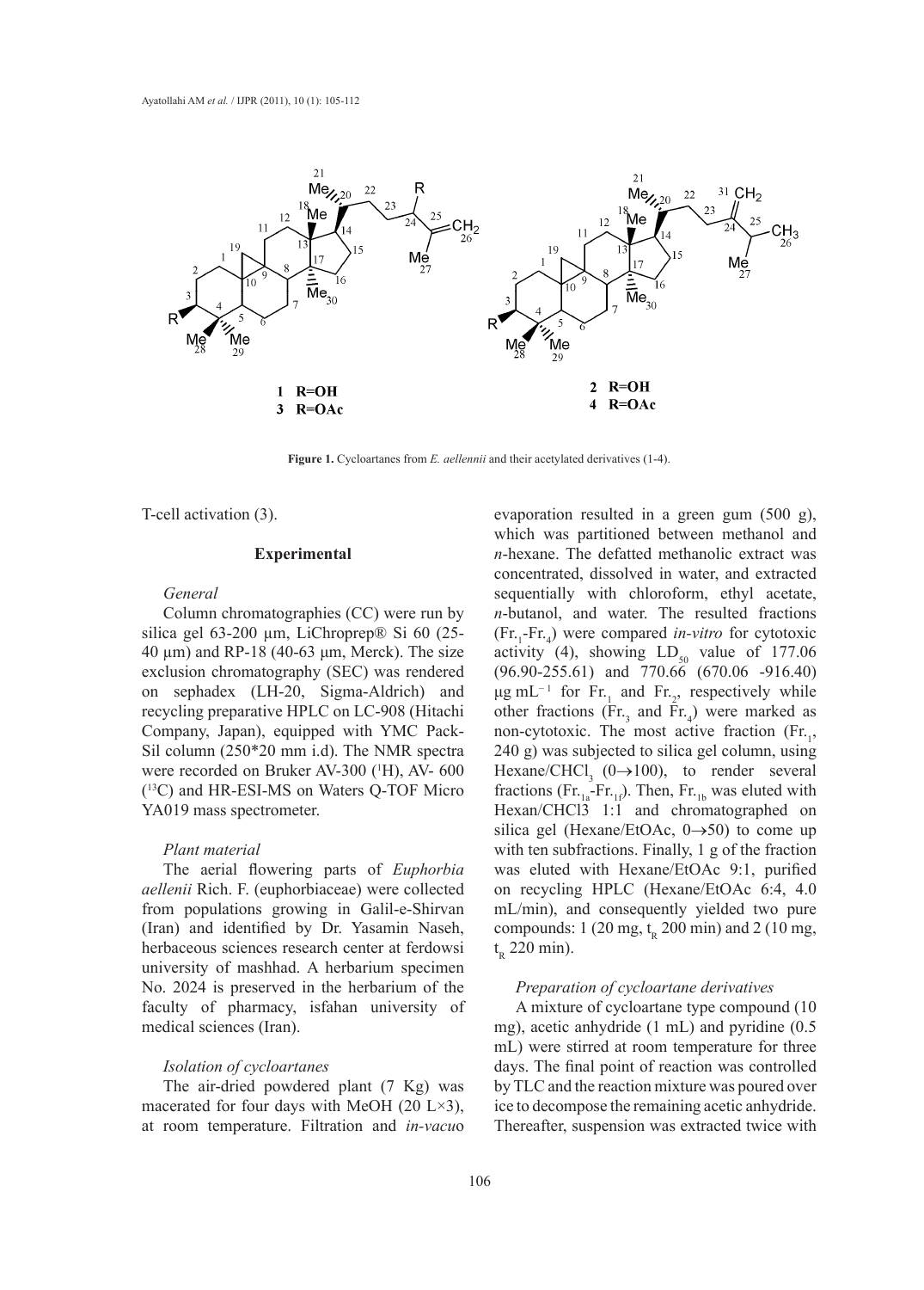ethyl acetate (2:1 v/v), and evaporated *in-vacuo* to yield acetylated products (3 and 4), which was confirmed by Mass and H-NMR spectra (5).

#### *Brine shrimp (artemia salina) cytotoxicity*

Shrimp eggs were added to a specific tank containing artificial seawater, hatched within two days and transferred to sample vials (1000, 100 and 10 μg/mL). 24 h later, keeping vials under illumination, the surviving shrimps were counted to obtain  $LC_{50}$  and 95% confident intervals (4).

## *Proliferation assay*

Peripheral human blood lymphocytes were incubated with different concentrations of the test compounds  $(0.5, 5, \text{ and } 50 \text{ µg/mL}$  (in triplicates) in supplemented RPMI-1640 along with phytohemagglutinin (PHA) at  $37^{\circ}$ C in CO<sub>2</sub> environment for 72 h. Further incubation for 18 h after the addition of thymidine [3 H] (Amersham, UK) was done and cells were harvested using cell harvester (Innotech Dottikon, Switzerland). Finally, proliferation level was determined by the radioactivity count as CPM recorded from the Beta-scintillation counter (Beckman coulter, LS 6500, Fullerton, CA, USA) (6).

### *Docking methodology*

Using the crystal structure of protein kinase C (PKC), retrieved from the protein data bank (PDB code: 1zrz), compounds (1-4) were selected for docking process and optimized by Polak-Ribiere conjugate gradient algorithm and AM1 semi empirical method, implemented in HyperChem. The optimized structures were used as the input of auto dock tools and the partial charges of atoms were calculated using gasteiger-marsili procedure (7). Merging nonpolar hydrogens, rotatable bonds were assigned; after removing the heteroatom including water molecules from protein, all missing hydrogens were added. Thereafter, determining Kollman united atom charges (8), non-polar hydrogens were merged to their corresponding carbons and as a final processing part in protein preparation, desolvation parameters were assigned to each atom. Using auto Grid tool, the grid maps (one for each atom type in the ligand, and one for electrostatic interactions) were constructed adequately large to include the active site of protein as well as significant regions of the surrounding surface. In all the cases, a grid map of 60 points in each Cartesian direction apart from a grid-point spacing of 0.375 A° (a quarter of the carbon-carbon single bond) were generated. By the ligand location in the complex, the maps were centered on the ligand's binding site, searching favorable interactions with the functional groups. Based on lamarckian genetic algorithm (9), using the pseudo-solis and wets local search method (10), Auto Dock Tools were employed to produce both grid and docking parameter files *i.e.* .gpf and .dpf files. Applying 2.0 A° clustering tolerance to construct clusters of the closest compounds, the initial coordinates of the ligand were used as the reference structure. In addition, for the internal validation phase, ligand structure (corresponding HETATM and CONECT records) was extracted from the pdb file of  $CDK_2(2BTS)$ . Later, assigning bond orders, missed hydrogens were added and a short minimization (100 steepest descent steps were taken, using MM+ force field with a gradient convergence value of 0.05 Kcal/mol A° ) to release any internal strain. At last, docking results (PKC-ligand complexes) were visualized using VMD1.8.6 (11).

#### *Statistical analysis*

The  $IC_{50}$  values were calculated using Excel based program and reported as mean ± SD of the mean. Significance was attributed to p-values (p < 0.05) and the probability values obtained by the student t-test between the sample and control data.

#### **Results and Discussion**

Compound 1, white crystals with mp 180- 184° C, showed the molecular formula of  $C_{30}H_{50}O_2$  based on positive EI-HR-MS m/z 442.3784 (calc. for  $C_{30}H_{50}O_2$ : 442.3811,  $\Delta$  6.10 ppm) ), in accordance with the number and the multiplicity of 13C-NMR spectra (Table 1). The IR spectrum confirmed presence of hydroxyl group (3373 cm<sup>-1</sup>), double bond absorption (1650) and 756 cm-1), C-O functions (1219, 1095 and 1026 cm<sup>-1</sup>), and cyclopropane C-H  $(3018 \text{ cm}^{-1})$ together with C-H stretch bonds (2916 and 2848 cm-1). 1 H-NMR revealed five singlet methyls at  $\delta_{H}$  1.70 (s, Me<sub>27</sub>), 0.94 (s, 6H: Me<sub>18</sub>, Me<sub>30</sub>),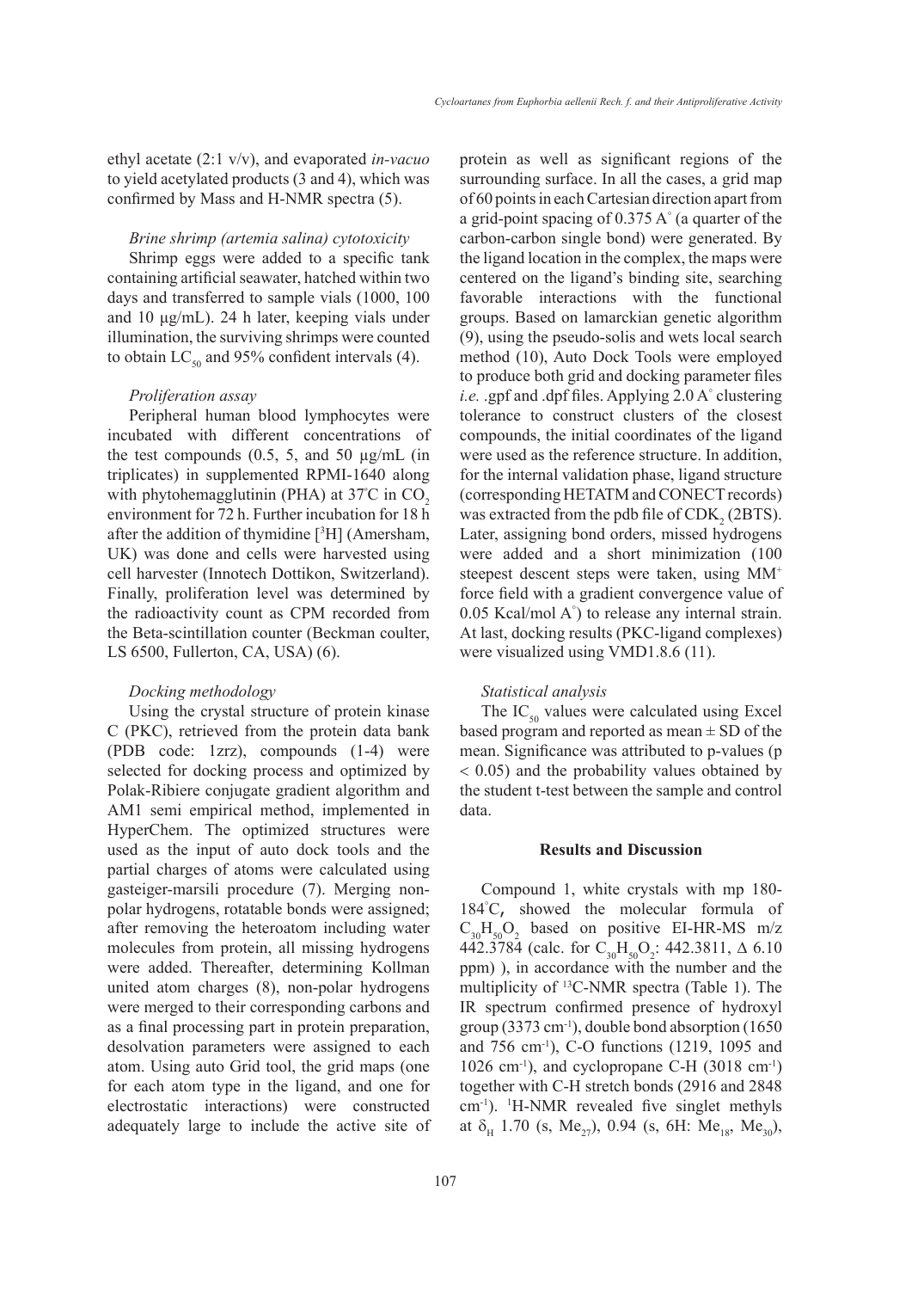| $\bar{^{13}C}$          | 1         | $\overline{2}$ |
|-------------------------|-----------|----------------|
| $\mathbf 1$             | 31.66 t   | 31.97t         |
| $\overline{\mathbf{c}}$ | 30.45t    | 30.38 t        |
| 3                       | 78.89 d   | 78.8 5 d       |
| $\overline{4}$          | 40.48 s   | 40.49 s        |
| 5                       | 47.19 d   | 47.1 d         |
| 6                       | 21.14t    | 21.14t         |
| $\overline{7}$          | 28.12 t   | 28.17t         |
| 8                       | 47.99 d   | 48.02 d        |
| 9                       | $20.41$ s | 19.98 d        |
| 10                      | 26.15 s   | 25.78 s        |
| 11                      | 26.04 t   | 26.04 t        |
| 12                      | 35.61t    | 32.88 t        |
| 13                      | 45.29 s   | 45.29 s        |
| 14                      | 48.8 s    | 48.81 s        |
| 15                      | 32.02 t   | 34.95t         |
| 16                      | 26.55t    | 26.46t         |
| 17                      | 52.26 d   | 52.26 d        |
| 18                      | 18.03q    | 18.07 q        |
| 19                      | 29.89t    | 29.93 t        |
| 20                      | 36.01 d   | 36.35 d        |
| 21                      | 18.37 q   | 18.23q         |
| 22                      | 31.53t    | 35.57t         |
| 23                      | 28.12 d   | 31.31 t        |
| 24                      | 76.74 d   | 156.96 s       |
| 25                      | 149.77 s  | 33.8 s         |
| 26                      | 111.33t   | 22.02 t        |
| 27                      | 17.27q    | 19.34q         |
| 28                      | 19.36q    | 18.31 q        |
| 29                      | 25.48q    | 14.03q         |
| 30                      | $14.02$ q | $25.45$ q      |
| 31                      |           | 105.91t        |

**Table 1**. 13C-NMR data for the cycloartanes (1 and 2)**. Table 1.** 13C-NMR data for the cycloartanes (1 and 2)**.**

<sup>a</sup> Chemical shifts are given in ppm.

0.87 (s,  $Me_{28}$ ) and 0.78 (s,  $Me_{29}$ ), one secondary methyl group at 0.84, and a pair of doublets in the up-field area ( $\delta$ <sub>H</sub> 0.30, *J* = 4.2 Hz and 0.52,  $J = 4.2$  Hz), characteristic of cycloartane cyclopropane ring. A double doublet carbinolic proton at  $\delta_{\rm H}$  3.25 (dd,  $J_{ax,\alpha} = 11.1$ ,  $J_{ax,eq} = 4.5$  Hz, H<sub>3</sub>), with reference to its axial and α-orientation, assigned the hydroxyl group as 3*β*-OH. Using HMBCs, the downfield carbinolic proton at  $\delta_{\rm H}$ 3.99 (t,  $J = 6.3$  Hz, H<sub>24</sub>), showed connectivity with a pair of olefinic protons at  $\delta_{\text{H}}$  4.80 (d,  $J =$ 1.2 Hz) and 4.90 br-s (each one H), suggesting a terminal methylene. As a whole, the six-degree of unsaturation and the 13C-NMR data (Table 1), suggested the presence of a double bond and, therefore, a pentacyclic skeleton. EI-MS fragmentation pattern, supported m/z 355.3018

 $[C_{25}H_{39}O]^+$  and 302.2616  $[C_{21}H_{34}O]^+$ , typical ions of 4,4' dimethyl 9,19 cycloesterols (Figure 2). The presence of the monounsaturated side chain was confirmed by the  $m/z$  313.2502  $[C_{22}H_{33}O]^+$ , 315  $[C_{22}H_{35}O]^+$  and 297.2587  $[C_{22}H_{33}]^+$ . In addition, 381.3153  $[M-H_2O-C_3H_7]^+$  together with 355.3018 [M-H<sub>2</sub>O-C<sub>5</sub>H<sub>9</sub>]<sup>+</sup>, fragmented due to the elimination of parts of side chain (during a Mc Lafferty process), inferred presence of hydroxyl group in side-chain as is shown in Figure 2 (11). Regarding to these findings and the published data (11), compound 1 was identified as cycloart-25-en-3*β*,24-diol.

HR-EI-MS identified compound 2, as  $C_{31}H_{52}O$  with molecular ion peak at m/z 440.4015 (calc. for  $C_{31}H_{52}O$ : 440.4018,  $\Delta$  0.7 ppm). The IR spectrum confirmed absorption of hydroxyl group (3311 cm<sup>-1</sup>), double bond peak (1640 and 771 cm-1), C-O functions (1219 cm-<sup>1</sup>) and C-H stretching at 3020 (cyclopropane ring),  $2916$  and  $2848$  cm<sup>-1</sup>. Six degree of unsaturation suggested a double bond (Table 1) and consequently five rings in the molecule. The resonances encompassed thirty-one carbons including seven methyls, twelve methylenes, six methines and six quaternary carbons. <sup>1</sup>H-NMR revealed five singlet methyls at  $\delta_H$  1.01 (d,  $J = 3$ Hz, Me<sub>27</sub>), 0.99 (d,  $J = 3$  Hz, Me<sub>26</sub>), 0.94 (s, 6H:  $Me_{18}$ , Me<sub>30</sub>), 0.88 (s, Me<sub>28</sub>), 0.86 (d, J = 6 Hz,  $Me<sub>21</sub>$ ) and 0.79 (s, Me<sub>29</sub>), a pair of doublets in the up-field area at δ<sub>H</sub> 0.30 and 0.53 ( $J = 4.25$  Hz) indicative of cyclopropane ring characteristic of cycloartanes. A doublet of doublet proton at  $\delta_{\rm H}$ 3.26 (dd,  $J_{ax,ax} = 11.0$ ,  $J_{ax,eq} = 4.0$  Hz, H<sub>3</sub>), indicative of equilateral β orientated hydroxyl-group, and one pair of olefinic protons  $\delta_H$  4.64 (d,  $J = 0.5$ Hz) and 4.69 (br-s) related to exocyclic terminal methylene. Based on these data, compound 2 was determined as 24-methylene-cycloartan-3*β*-ol (12), confirmed by the EI-MS fragments m/z 425 [M-CH<sub>3</sub>], 407 [425-H<sub>2</sub>O], 315 [M-side chain], 297[315-H<sub>2</sub>O], 300[C<sub>22</sub>H<sub>36</sub>] and 175 [300-sidechain].

Compound 3 obtained by the acetylation of 1, was identified as 3*β*, 24-O-diacetyl-cycloart-25 en through EI-MS molecular ion peak m/z 526  $[M]^+, 466$  [M-CH<sub>3</sub>COOH]<sup>+</sup>, 423[466-CH<sub>3</sub>CO],  $406[466\text{-CH}_3\text{COOH}]^+$  and  $H\text{-NMR}$  spectrum. The IR spectrum supported absorptions at 3020 (cyclopropane ring), 2936, 2868, 1736 (esteric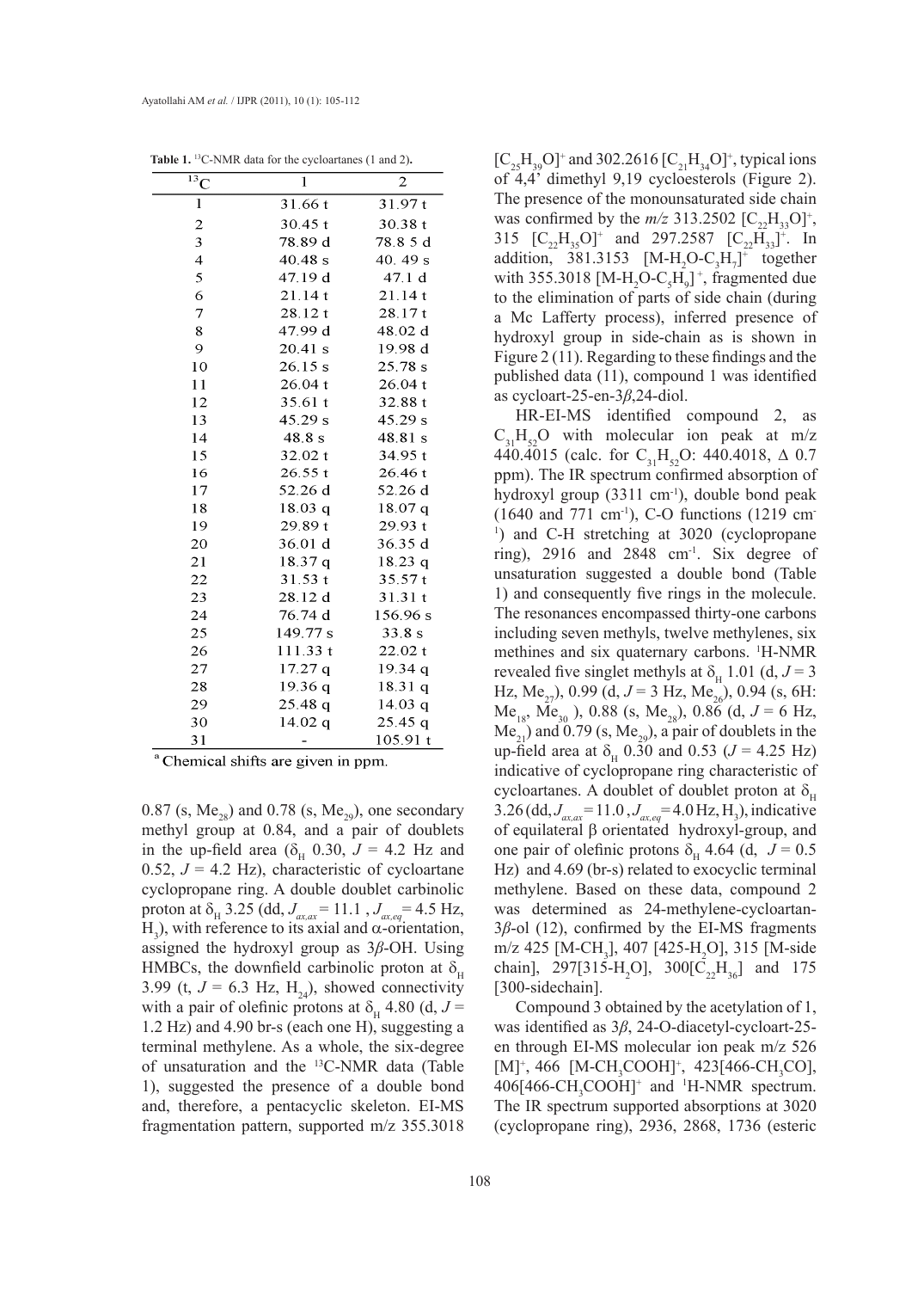

carbonyl), 1650, 1456, 1373, 1244, 1026 and 758 cm-1 without hydroxyl group peak at [3500- 3300 cm-1]. Likewise, the structure of compound 4 after acetylation of 2, was confirmed as 3*β*-O-4 after accely at to 1  $\mu$ , was confirmed as  $\beta$ -O-<br>accely 1-1-NMK spectrum.<br>accely 1-24-methylene-cycloartan on the bases of EI-MS molecular ion peak  $m/z$  482 [M]<sup>+</sup> and 422 *Proliferation assay* [M-COOH]<sup>+</sup>, IR and NMR spectra. IR spectrum showed absorption at 3018 (Cyclopropane ring), compounds was determined by measuring 2916, 2848, 1736 (Esteric carbonyl), 1642, the PHA-induced T-cell proliferation 1456, 1373, 1244, 1026 and 758 cm-1 without any peak at hydroxyl area  $[3600-3200 \text{ cm}^{-1}]$  and the signals of  $\delta_H$  4.64 (d,  $J = 0.5$  Hz) and 4.69 br-<br>controls were included to assiss the activity of s, each one H related to external methylene, 3.26  $(dd, J_{ax,\alpha x} = 11.0, J_{ax,eq} = 4.0 \text{ Hz}, \text{ H}_3$ ) geminal to oxygenated carbon, 2.03 (s, acetate methyl), 1.01  $(d, J = 3 \text{ Hz}, \text{Me}_{27}), 0.99$   $(d, J = 3 \text{ Hz}, \text{Me}_{26}), 0.94$ 3300 cm<sup>-1</sup>]. Likewise, the structure of compound  $4.25$  Hz) and 0.53 ( $J = 4.25$  Hz) of cyclopropane (dd,  $J_{grav} = 11.0$ ,  $J_{arc} = 4.0$  Hz, H<sub>3</sub>) geminal to showed dose-dependent decrease in lymphocyte

perbonyl), 1650, 1456, 1373, 1244, 1026 and (s, 6H: Me<sub>18</sub>, Me<sub>30</sub>), 0.88 (s, Me<sub>28</sub>), 0.86 (d, *J* = 6 Hz, Me<sub>21</sub>), 0.79 (s, Me<sub>29</sub>) together with 0.30 (d, ring were observed in 1 H-NMR spectrum.

#### *Proliferation assay*

a [3600-3200 cm<sup>-1</sup>] and incorporation. Comparison of pasitive, negative The anti-proliferation effect of the test compounds was determined by measuring the PHA-induced T-cell proliferation by determining radioactive thymidine controls were included to assiss the activity of test compounds. cycloart-25-ene-3*β*, 24-diol (1) showed dose-dependent decrease in lymphocyte proliferation with IC<sub>50</sub>:  $12.1 \pm 0.6$  µg/mL. This result was in conformity with another study by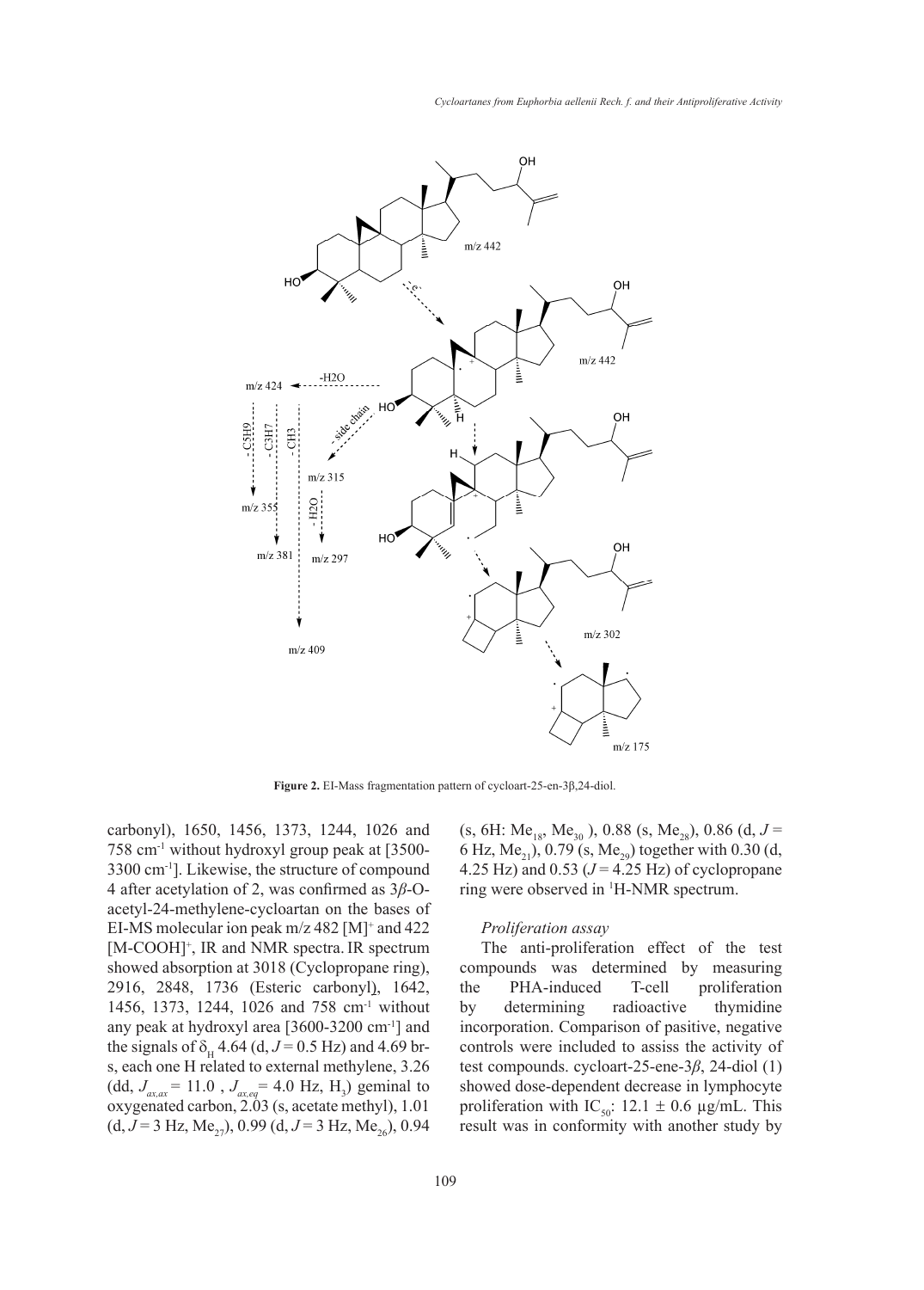

■50µg/mL □5µg/mL Ø 0.5µg/mL



Smith-Kielland (14) which showed cytotoxic PKC. Thereafter, the p activity against Ehrlich ascites tumor cells in mice. Likewise, 24-methylene-cycloartan-3*β*ol (2), presented dose dependent inhibitory effect with IC50:  $10.4 \pm 0.1$  µg/mL agreed with other published data supporting pain-relieving activity, and anti-inflammatory effect by TPAinduced ear oedema in mice (15). Masking free OH groups of 1 and 2 by acetylation, antiproliferative effect decreased significantly  $(IC_{50})$ > 50 µg/mL). On the other hand, in the case of 3 with two acetyloxy groups (3-OAc and 24- OAc), proliferation of PBLs increased by 23- 25% at the low concentration  $(0.5 \text{ µg/mL})$  in comparison with PHA  $(5 \mu g/mL)$  as positive control. However of the higher concentration 50 and 5 μg mL− 1 of 66-70% and 36-39% increas in prolification were absorb. These results suggested that the proliferation stimulatory activity on PBLs is related to the presence of 24-OAc function while anti-proliferation effect induced by free 3-OH group (Figure 3).

#### *Docking results*

In the internal validation phase of docking, bis(indolyl) maleimide was docked onto the PKC and the lowest energy pose for docking is shown in Figure 4. Superimposing the experimental and predicted conformations, the RMSD was achieved as 1.02 A° , considered as a successful docking (16) of such ligands with

PKC. Thereafter, the proposed mechanism of the action was validated by docking the compounds (1-4) in the binding site (Figure 5). All of four compounds tended to accept similar orientations, and docked into the active site of PKC. In compounds (1-2) forming hydrogenbond interactions between 3-OH and Pro-532, could explain the antiproliferative effect of T-cell derived PKC *in-vitro.* Therefore, based on this structure-function study, the presence of 3-OH could be correlated with the ability to deactivate PKC and inhibited T-cell proliferation. Likewise, hydrogen bond interaction between 24-O-acetyl group (3) and Asp-330 of PKC active site could be responsible for induction of lymphocyte proliferation derived PKC *in-vitro*.

#### **Conclusion**

For the first time Cycloart-25-en-3*β*,24-diol (in high quantity) and 24-methylene-cycloartan-3*β*-ol could be isolated from *Euphorbia aellenii***.**  Their immunomodulatory effects suggested that the proliferation stimulatory activity on PBLs is related to the presence of 24-OAc function while anti-proliferation effect induced by free 3- OH group. The SAR studies on PKC confirmed these results and provided further support for the role of PKC in transduction of activation signals in T-cells.